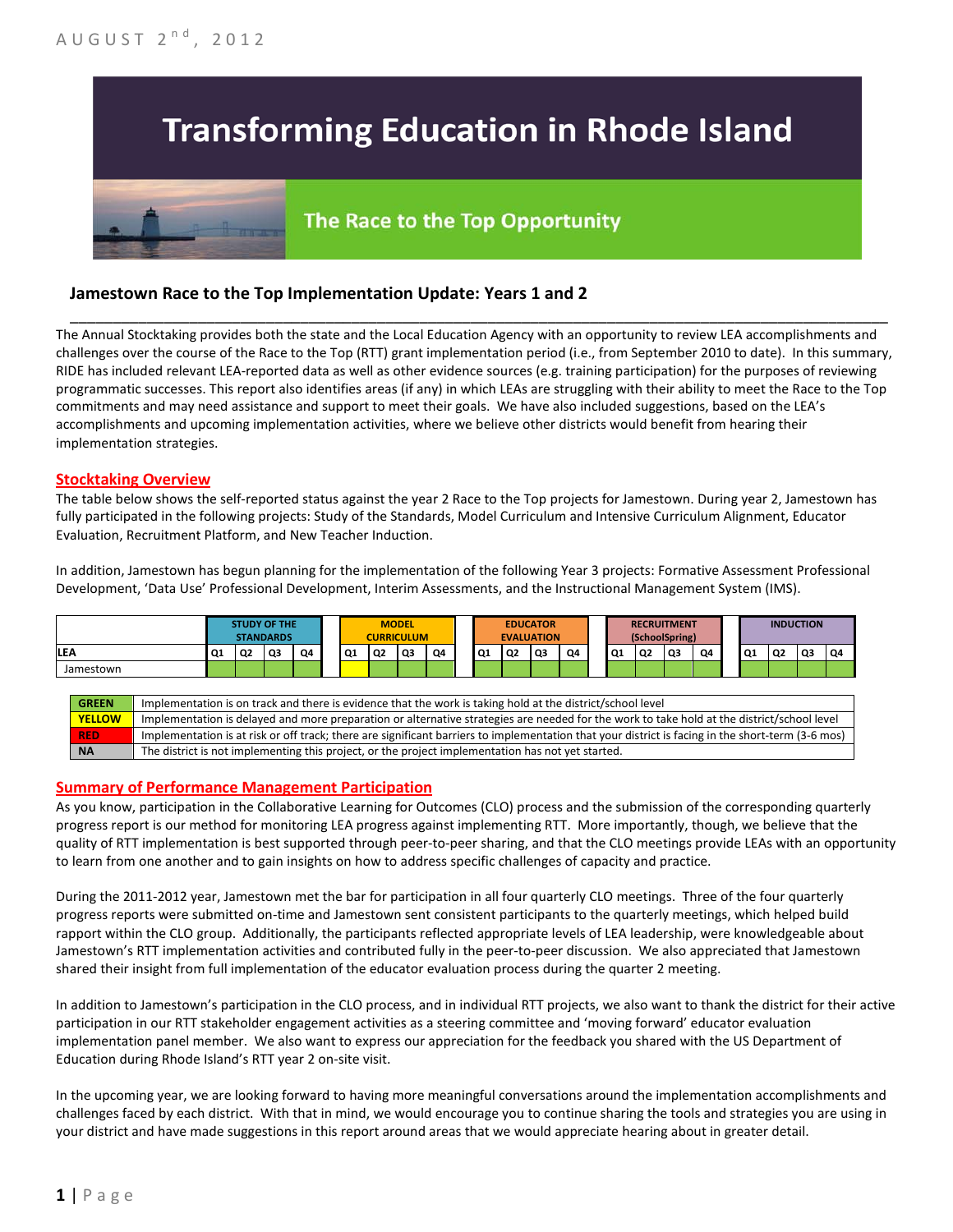#### **System of Support 1: Standards and Curriculum**

As of July 2012, Jamestown is on-track against the System of Support 1 year 1 and year 2 commitments and tasks for Race to the Top, reflected in the tables below. Based on the quarterly progress reports submitted by Jamestown, we have assessed the district as 'on track', 'delayed' or 'off track/at risk' on each task utilizing the criteria described on page 1 of this report.

| <b>Study of the Standards</b>                                   |   | Year 2:<br>SY11-12 |  |
|-----------------------------------------------------------------|---|--------------------|--|
| Identify educators to participate in the Study of the Standards |   |                    |  |
| Specify names and invite participants                           |   |                    |  |
| Coordinate schedule with RIDE for all participants              |   | v                  |  |
| Complete planned educator training                              | Λ | ∧                  |  |

*\*Please note: the 'x' in the above table represents the anticipated completion timeline set by RIDE, not when the district completed the task.*

| Intensive Curriculum Alignment and Model Curriculum Development                                                                                                                                                                                           |   |   | Year 2:<br>SY11-12 |
|-----------------------------------------------------------------------------------------------------------------------------------------------------------------------------------------------------------------------------------------------------------|---|---|--------------------|
| Develop and communicate a multi-year Transition Plan for the Common Core State Standards implementation, including clear<br>expectations for school level transition benchmarks and a plan for developing a curriculum aligned to the CCSS in grades K-12 |   |   | x                  |
| Identify opportunities for educators to work collaboratively to deepen understanding of CCSS (e.g. Common Planning Time, grade<br>level team, department meetings, faculty meetings)                                                                      |   | x | x                  |
| Conduct analyses of each core curricula to ensure that each is aligned to standards, guaranteed and viable                                                                                                                                                | x |   |                    |
| ldentify which, if any, curriculum development is needed as well as the method by which curriculum will be developed (i.e. Model<br>Curriculum with the Charles A. Dana Center, through an LEA cohort, or individually)                                   |   | x |                    |
| Create implementation plan, including the identification of aligned resources, to support roll out of new curricula                                                                                                                                       |   |   | x                  |
| Develop curriculum aligned to the Common Core State Standards, including participation in Dana Center curriculum writing and<br>leadership sessions (if applicable)                                                                                       |   |   | x                  |

All Jamestown administrators and contributing PK-8 teachers attended two full-days of professional development, one on the mathematics Common Core State Standards (CCSS) and one on the ELA standards, which satisfied the RTT goals (i.e. 4 per building) around training participation. In addition, 16 district administrators and teachers had a day-long introduction to the Common Core State Standards and Next Generation Assessments (NGA) with two external subject matter experts at the Model Schools Conference in June 2011. The district distributed Standards guidebooks in hard copy to all teachers in order to supplement the training.

To accelerate the district's readiness to transition to the common core state standards (CCSS), Jamestown worked with the school committee to add a Director of Curriculum, Assessment and Professional Development staff position. This Director, along with the superintendent, led an introduction to the CCSS workshop for the school committee. The workshop was recorded for future use with administrators and teachers. Jamestown also purchased 'Next Navigator' – a tool that aligns current state standards with Common Core State Standards so teachers can identify gaps between the current curriculum and expectations of the Common Core State Standards. Additionally, the district has attended supplemental professional development geared towards increasing readiness to transition through focusing on text complexity, developing text-dependent questions, and deepening understanding of the mathematics standards.

Jamestown has made significant progress against implementing a guaranteed and viable curriculum aligned to the new common core state standards. During the 2011-2012 school year, Jamestown began working with several other districts and the Dana Center to create a K-12 mathematics model curriculum. Additionally, Jamestown received grant funding from RIDE to expand their curriculum collaboration efforts in summer 2012, and to work with a group of other districts to create scope and sequence plans for an aligned K-12 ELA model curriculum.

In their quarterly progress reports, Jamestown noted that they have encountered the following challenges around this work:

- RTT initiatives create additional limitations on the part-time administrator
- Contractual language limits professional development time for teachers
- Low levels of teacher leadership (i.e., not enough teachers understand/want to get involved in this work)
- The same teachers are engaged in multiple RTT initiatives, which leads to a high number of days out of the classroom

We hope that you will take the opportunity to share the curriculum materials you are developing with your fellow CLO colleagues during upcoming meetings, or with all districts through the Instructional Management System (IMS). Additionally, Jamestown has developed a system for administrative coverage and notification via morning staff bulletins which will hopefully mitigate parent concerns about administrative absence. As this concern is shared by many districts, we think that your CLO colleagues would benefit from hearing more about this initiative. We look forward to hearing about your progress working collaboratively with the other districts, and on new in-district initiatives, as well as the successes and challenges you encountered along the way, as you (and all districts) begin planning for next steps following the common core state standards alignment.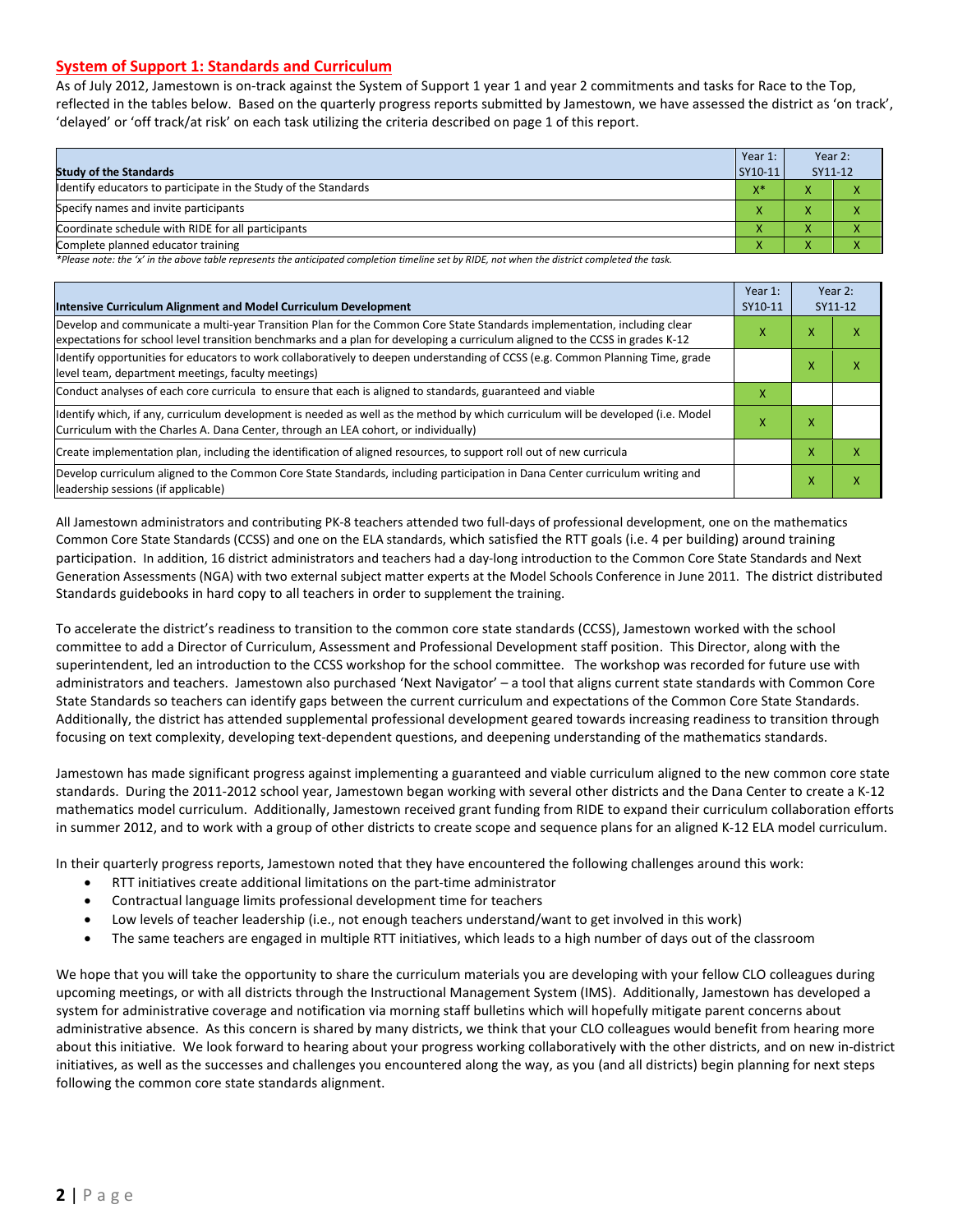#### **System of Support 2: Instructional Improvement Systems**

As of July 2012, Jamestown is on-track against the System of Supports 2 year 1 and 2 commitments and tasks for Race to the Top. Thus far, Jamestown has reported that they intend to implement the Formative Assessment online professional development modules and Interim Assessments in fall 2012. The district has confirmed that they plan to engage school data leadership teams from Lawn and Melrose schools in 'Data Use' professional development starting in August 2012 and running through the remaining school year, and have confirmed logistics with RIDE for the initial sessions.

Thus far, the district has registered to attend the Formative Assessment PD facilitator orientation sessions taking place in August 2012. RIDE anticipates that the district may choose to also register for training on the administration and scoring of the Interim Assessments, which will also take place in September 2012. Additionally, Jamestown has also attended training on the Instructional Management System (IMS) Primary (Pinnacle) and RtI (Exceed) platforms, as well as for Administrator training.

In their quarterly progress reports, Jamestown noted that they have encountered the following challenges around this work:

- Establishing a year 2 PD calendar, reflective of all the initiatives chosen by the district
- Budgetary and contractual factors when setting aside sufficient PD time for teachers

In the upcoming CLO sessions, we look forward to hearing about the successes and challenges that Jamestown has encountered while implementing these systems, as well as the district's progress around building teacher engagement in the various IMS tools and resources. Additionally, for those participating in the 'Data Use' professional development, we would be interested in hearing some of the strategies that Jamestown has learned around deepening collaboration around data and using data to change instructional outcomes.

| <b>Formative Assessment Online Professional Development Modules</b>                                                                                                                                      | Year 1:<br>SY10-11 | Year 2:<br>SY11-12 |
|----------------------------------------------------------------------------------------------------------------------------------------------------------------------------------------------------------|--------------------|--------------------|
| Create multiyear plan for implementation of formative assessment PD modules, including the process and timelines by which all<br>educators will participate in the formative assessment training modules |                    |                    |
| Ildentify facilitators who will support the implementation of formative assessment practices in daily instruction                                                                                        |                    |                    |

| <b>Instructional Management System (IMS)</b>                                                                                                                                                                                           | Year 1:<br>SY10-11                     |   | Year 2:<br>SY11-12 |
|----------------------------------------------------------------------------------------------------------------------------------------------------------------------------------------------------------------------------------------|----------------------------------------|---|--------------------|
| Designate an LEA data steward to support decision making around data collections and systems implementation and to provide input<br>and feedback on data initiatives through designated representatives                                | Identify<br><b>LEA Data</b><br>Steward | x |                    |
| Maintain data quality standards of local student information systems and upload local assessment data and program information as<br>required by RIDE in a timely manner                                                                | X.                                     | x | л                  |
| Review the RIDE IMS Training Plan and develop a multivear training and implementation plan to provide all educators with access<br>and training on the system                                                                          |                                        |   |                    |
| Based on IMS Training Plan guidance, register and attend training for Administrative Users (i.e. users who will maintain and configure<br>both the Primary IMS and RtI Module) and LEA Trainers (i.e. staff to be trained as trainers) |                                        |   | x                  |
| Following RIDE training, LEA Administrative Users and LEA Trainers configure the IMS for educator use and to provide end users with<br>access and training needed to utilize the IMS for daily activities                              |                                        |   | л                  |

| 'Data Use' Professional Development                                                                                                                                                                                                                                                     | Year 1:<br>SY10-11 | Year 2:<br>SY11-12 |
|-----------------------------------------------------------------------------------------------------------------------------------------------------------------------------------------------------------------------------------------------------------------------------------------|--------------------|--------------------|
| Complete a needs assessment survey indicating the use of and collaboration around data within schools and across the LEA                                                                                                                                                                |                    |                    |
| Based on RIDE implementation plan, determine the timing (i.e. Year 1, Year 2, or staggered across Year 1 and Year 2) of LEA<br>participation in 'Data Use' Professional Development and provide RIDE with the schools that will participate in Year 1 and/or Year 2<br>training cohorts |                    | x                  |
| In coordination with RIDE, select 'Data Use' training dates for each cohort of schools, as applicable                                                                                                                                                                                   |                    | Year 1             |
| ldentify and provide RIDE with the leadership team members from each school who will participate in the Year 1 and/or Year 2<br>training cohorts, as applicable                                                                                                                         |                    | Year 1             |

*\* Please note that, for this project, 'year 1' refers to cohort 1 taking place during SY2012-13, and 'year 2' refers to cohort 2 taking place during SY2013-14*

| <b>Interim Assessments</b>                                                                                                                                                              | Year 1:<br>SY10-11 | Year $2$ :<br>SY11-12 |  |
|-----------------------------------------------------------------------------------------------------------------------------------------------------------------------------------------|--------------------|-----------------------|--|
| Identify method by which all educators will have access to interim assessments                                                                                                          |                    |                       |  |
| Develop timeline for training of all educators in the use of interim assessments utilizing train-the-trainer model                                                                      |                    |                       |  |
| Develop protocols or expectations regarding the use of interim assessment to inform instruction including timelines for<br>administration and process for scoring and reporting results |                    |                       |  |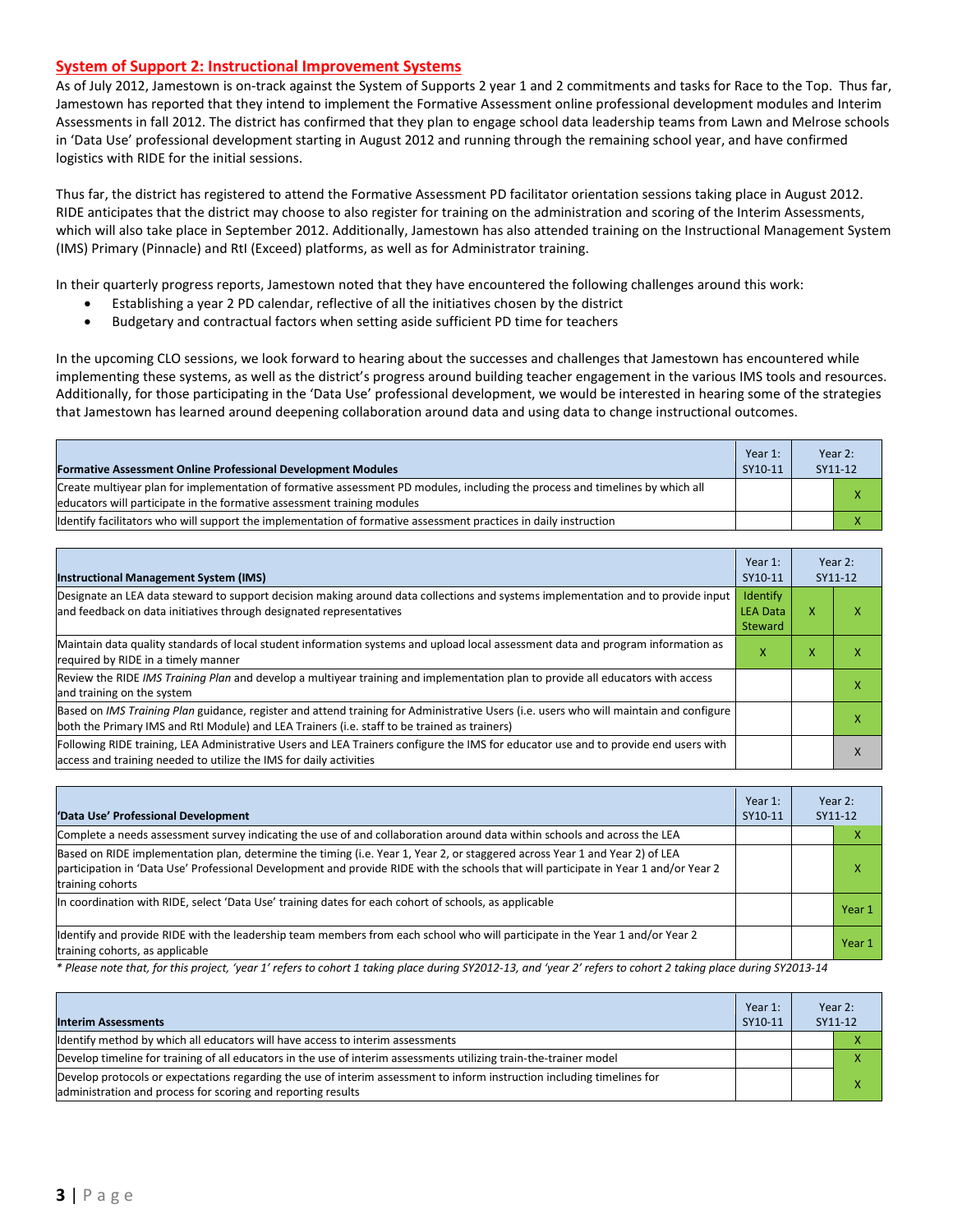#### **System of Support 3: Educator Effectiveness**

As of July 2012, Jamestown is on-track against the System of Support 3 year 1 and 2 commitments and tasks for Race to the Top.

| <b>Educator Evaluation</b>                                                                                                                                                                            |   |   | Year 2:<br>SY11-12 |
|-------------------------------------------------------------------------------------------------------------------------------------------------------------------------------------------------------|---|---|--------------------|
| Participate in educator evaluation model design, development and refinement feedback opportunities.                                                                                                   | x | x | x                  |
| Identify District Evaluation Committee members, responsible for monitoring the implementation of the system and providing<br>recommendations to LEA leadership teams.                                 | x | X | x                  |
| Participate in field testing to support RI Model development                                                                                                                                          | X |   |                    |
| Identify individuals who will serve as primary and, if applicable, secondary/complementary evaluators                                                                                                 | X |   | x                  |
| Send all required evaluators to RIDE-provided evaluator training on model; Send evaluators and system administrators to training on<br>the Educator Performance Support System (EPSS) data system     | X | X | X                  |
| Examine LEA Policies and Contracts for Challenges; where applicable, consider memorandums of understanding or contract renewal<br>language which will support district implementation of evaluations. | x | X | X                  |
| Create a plan for the appropriate use of funds to support implementation of educator evaluation system.                                                                                               |   |   | x                  |
| Complete required RI Model components of educators and building administrator evaluations.                                                                                                            |   |   | x                  |
| Submit evaluation data and documentation (e.g. component and summative level ratings, verified rosters); provide other requested<br>information to support RIDE research and system improvement.      |   |   | X                  |

As an early adopter district, Jamestown was an invaluable partner and advocate for the Rhode Island Model for teacher and building administrator evaluations. The district has completed full implementation of all Edition I components of the evaluation process and submitted summative ratings for all teachers and building administrators prior to the deadline. We are pleased to note that Jamestown was able to resolve union concerns through a mutually agreed upon 'side letter' defining the District Evaluation Committee (DEC) membership and responsibilities. Since that resolution, Jamestown has convened the DEC and submitted those names to RIDE.

To support teacher understanding of the evaluation process, Jamestown partnered with RIDE to provide an introduction to the RI Model for all faculty and administrators; the district further engaged teachers in the goal setting component through a professional development day at the start of the school year and two after school sessions. The RIDE-trained Intermediary Service Provider (ISP) met with teachers and evaluators to assist with the mid-year conferences. The ISP also conducted an interactive workshop for faculty, focused on collecting appropriate evidence and artifacts and final ratings, in preparation for the mid-year and end of year conferences. Throughout the year, implementation progress, strategies, and issues were discussed at weekly leadership meetings.

Jamestown attended all evaluation training modules offered by RIDE during the 2011-2012 school year and all evaluators have registered/attended the summer 2012 training. We want to remind the district that all personnel responsible for evaluating teachers and building administrators must attend Academy training during summer 2012, as well as two half-days of additional professional development taking place over the 2012-2013 school year and online observation practice; personnel responsible for evaluating both teachers and building administrators (e.g., a principal who evaluates teachers and an assistant principal) are only required to attend the *Academy for Personnel Evaluating Teachers*.

In their quarterly progress report, Jamestown noted that they have encountered the following challenges around this work:

- Lack of union support and collaboration caused additional challenges around implementation and added legal costs
- Limited administrative time and capacity with only 3.5 FTEs

RIDE has appreciated Jamestown's collaboration and thought partnership around the development and refinement of educator evaluation processes. Through the full implementation pilot, as well as focus group and monthly leadership team meetings, RIDE has received continuous and valuable feedback which informed decisions on the model refinement and the cyclical evaluation process as well as the Educator Performance Support System (EPSS) development. We hope that this additional level of participation has been as beneficial to the district as it has been to RIDE.

During the quarter 2 CLO Meeting, Jamestown shared some of the structures and processes they put in place to support the evaluation process. We hope that Jamestown continues to share the strategies and resources they are using to support their evaluation process during the upcoming CLO meetings.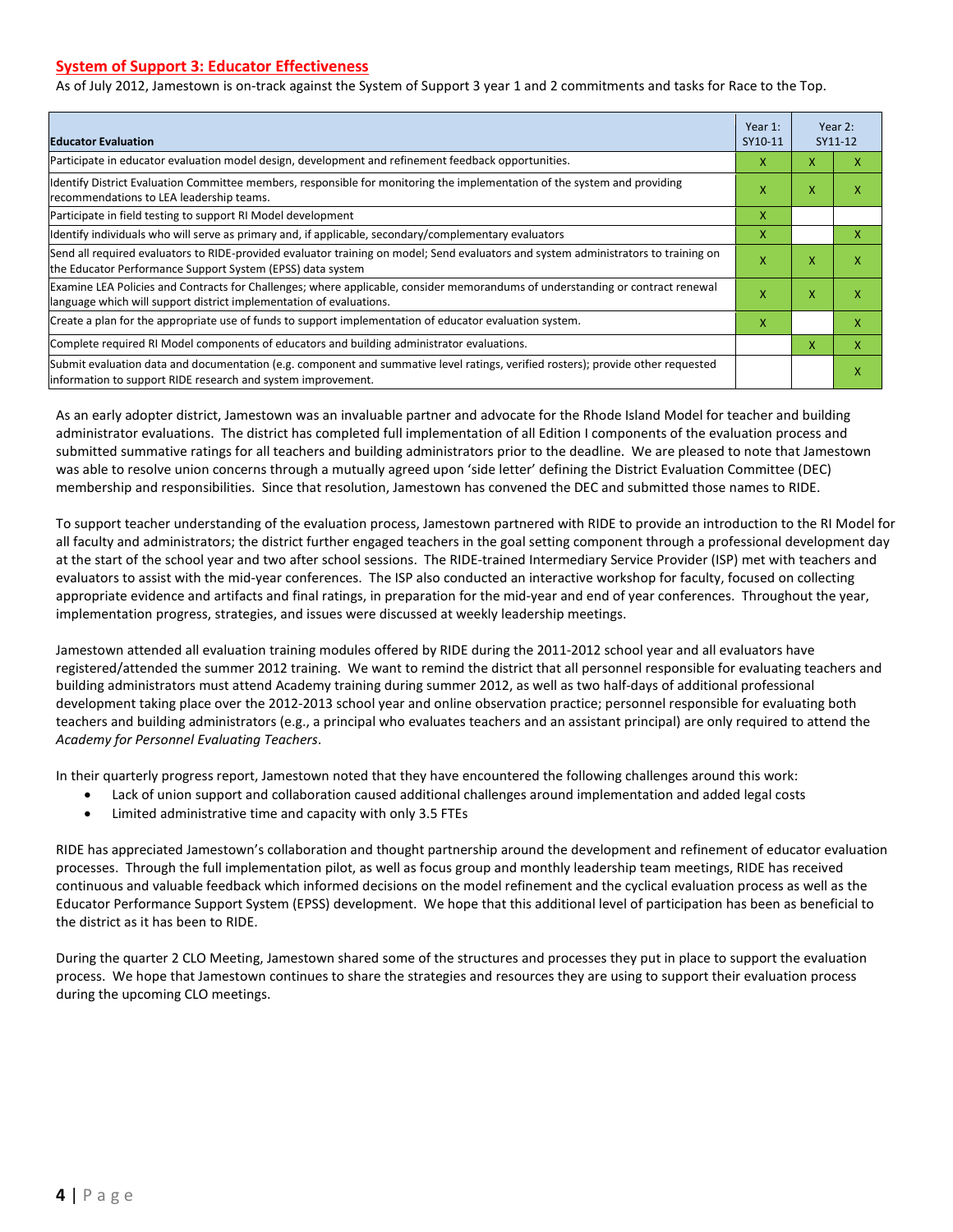#### **System of Support 4: Human Capital Development**

As of July 2012, Jamestown is on-track against the System of Support 4 year 1 and 2 commitments and tasks for Race to the Top.

| <b>Recruitment (SchoolSpring)</b>                                                            | Year 1:<br>SY10-11 | Year 2:<br>SY11-12 |
|----------------------------------------------------------------------------------------------|--------------------|--------------------|
| Provide RIDE with feedback on the desired functionality of a state-wide recruitment platform | X                  |                    |
| Attend orientation sessions with selected vendor and train relevant personnel as needed      |                    |                    |
| Post open positions using the state-wide Recruitment Platform (SchoolSpring)                 |                    |                    |

| <b>Beginning Teacher Induction</b>                                                                                                                                            | Year 1:<br>SY10-11 |  | Year 2:<br>SY11-12 |
|-------------------------------------------------------------------------------------------------------------------------------------------------------------------------------|--------------------|--|--------------------|
| Provide RIDE with feedback around the proposed design of the Induction Coach program                                                                                          |                    |  |                    |
| If applicable, recommend potential Induction Coaches to RIDE                                                                                                                  | x                  |  |                    |
| Review and revise hiring policies, timelines and processes in order to support appropriate and timely projections for anticipated hires<br>requiring induction coach services | ж                  |  |                    |
| Provide RIDE with list of beginning teachers who will receive Induction Coach support in a timely manner in order to ensure that all<br>beginning teachers have coaching      |                    |  |                    |
| Participate in RIDE-provided information opportunities in order to learn about induction coach program                                                                        |                    |  |                    |

In preparation for the 2012-2013 school year, Jamestown continued their utilization of the SchoolSpring recruitment platform to recruit for open positions. Additionally, during the 2011-2012 school year, Jamestown had 1 beginning teacher who was supported by RIDE induction coaches.

In the upcoming CLO sessions, RIDE looks forward to engaging in a deeper conversation around the revisions that Jamestown and other LEAs have made to their hiring policies, timelines and processes in order to support broader human capital initiatives including recruitment of highly qualified and diverse candidates and providing data-driven induction support to beginning teachers.